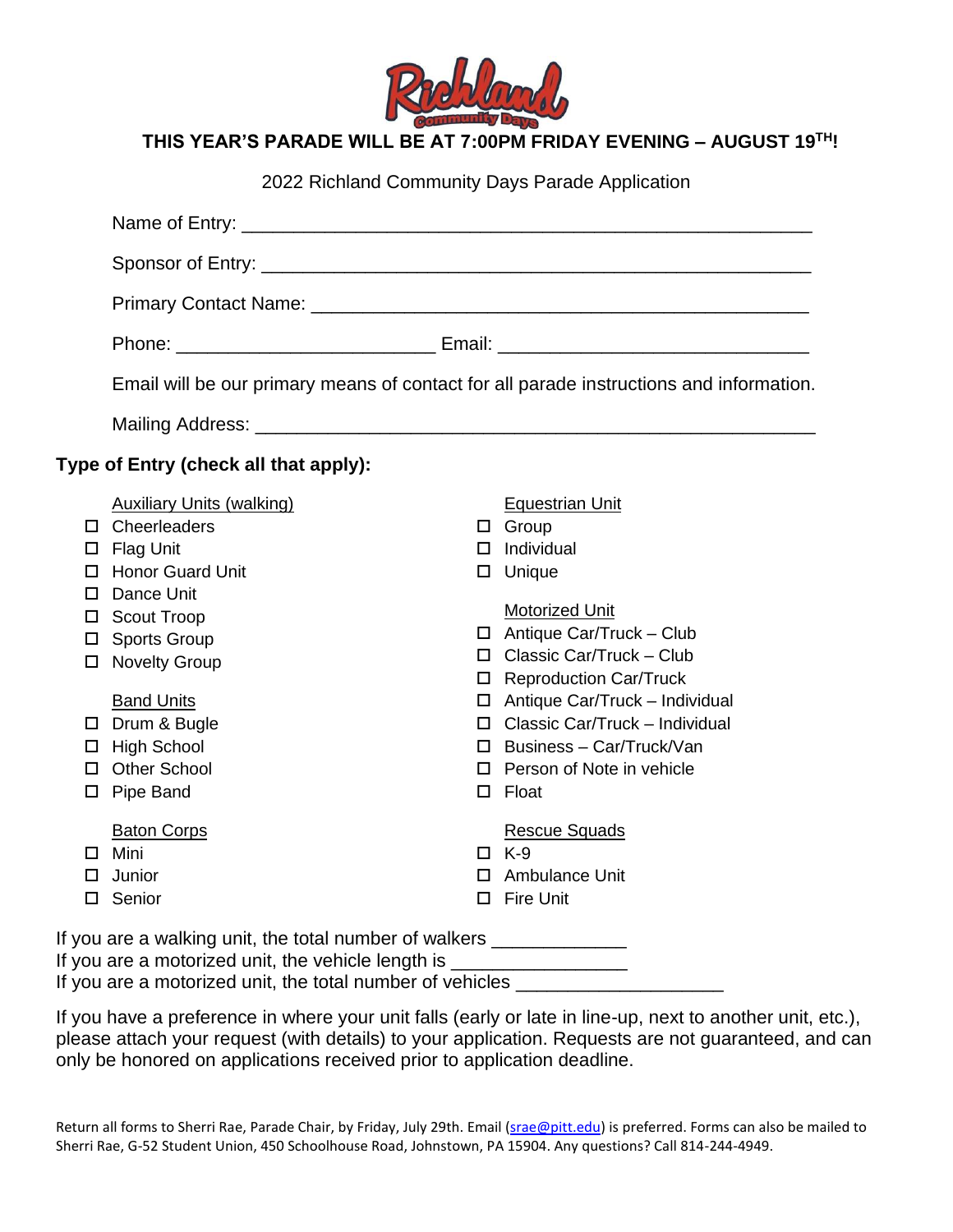

## **PARADE GUIDELINES**

**The parade is a community event designed to be fun for participants and spectators alike. To assure there are no accidents or injuries we ask the following of all participants.** 

- o All parade participants must check in the McQuaide lot entrance (corner of Eisenhower and Macridge) no earlier than 5:30pm and no later than 6:30pm on the date of the parade (Friday, August 19<sup>th</sup>).
- o Vehicles are not permitted to follow units in the parade without the pre-approval of the parade coordinators. Approval may be requested for only one vehicle per unit.
- o Distribution of candy is permitted **- ALL CANDY MUST BE DISTRIBUTED CURBSIDE BY WALKERS ONLY.**
- o Please refrain from the use of paper handouts along the parade route. Most of the paper ends up in our streets and yards.
- $\circ$  Please use caution when operating motor vehicles. Units with children should have a sufficient number of adult supervisors walking with the entry. Walking safety spotters (over 18 years of age) must accompany large vehicles and be positioned at the corners and sides of vehicles to alert the driver of any small children approaching the vehicle.
- o Floats and cars with VIP riders must display identification on both sides of the vehicle. Signs are provided by the parade participant, not the parade committee.
- o **NO TRACTOR TRAILERS ARE PERMITTED.** Trucks that transport toxic or combustible materials are also strictly prohibited.
- o Marching units must have a banner or sign identification at the head of the unit. Bands are expected to perform throughout the parade route.
- o All entries must include a signed release (attached).
- o Entries with LIVE animals must provide street cleanup following their animals.
- o Please bring plenty of drinking water for your group. August can be very hot and liquid intake is important for the health of your participants.
- o **While parade is "en route" a steady flow must be maintained.** No large gaps in the procession – all units must maintain a safe distance between each unit (10-15 feet) but remain in forward motion at all times. This includes units that are performing a routine.
- o **Units who report late for lineup will be placed at the end of the parade.**
- o Any violators of the rules will be ejected immediately from the parade and barred from future participation.
- $\circ$  There will be no solicitation permitted without prior approval of the parade committee.
- o **WALKING GROUPS –** one contact person for each walking group should arrive by 5:30pm and meet the rest of their walkers at the Eisenhower entrance of Richland Town Center. Cars dropping off walkers will not be permitted to drive down Eisenhower to check-in.

Return all forms to Sherri Rae, Parade Chair, by Friday, July 29th. Email [\(srae@pitt.edu\)](mailto:srae@pitt.edu) is preferred. Forms can also be mailed to Sherri Rae, G-52 Student Union, 450 Schoolhouse Road, Johnstown, PA 15904. Any questions? Call 814-244-4949.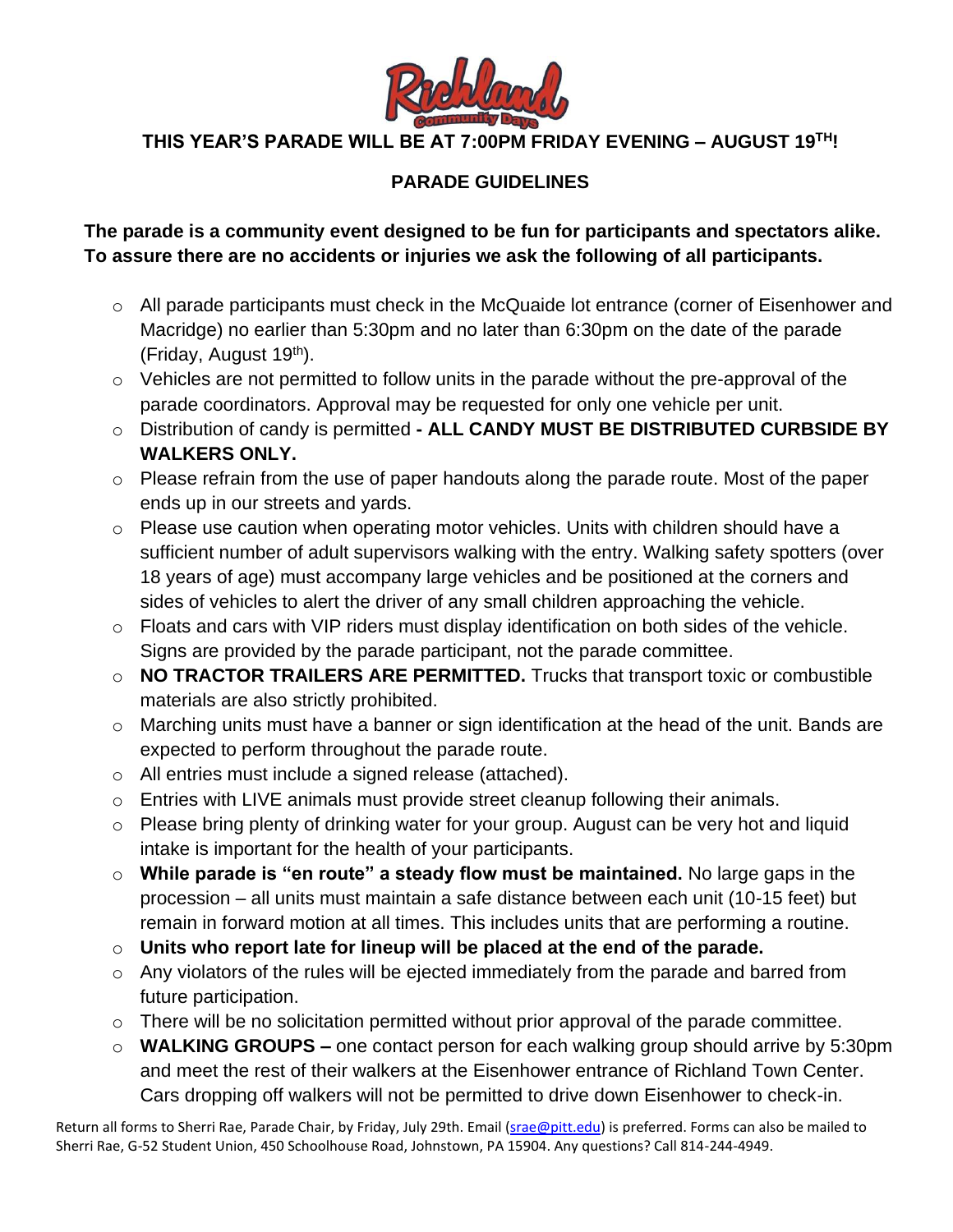

| <b>Announcer Notes</b> |  |
|------------------------|--|
|------------------------|--|

Please provide some detailed responses to the following to provide our announcers with information to read as your group passes the Grandstand area.

Please print or type: Organization Name: **With the Contract of Contract Contract of Contract Contract Contract Contract Contract Contract Contract Contract Contract Contract Contract Contract Contract Contract Contract Contract Contract Contrac** Details about vehicle (if applicable): Make \_\_\_\_\_\_\_\_\_\_\_\_\_\_\_\_\_\_\_\_\_\_\_\_\_\_\_\_\_ Model Year Names of any individuals to highlight:  $\circ$ o \_\_\_\_\_\_\_\_\_\_\_\_\_\_\_\_\_\_\_\_\_\_\_\_\_\_\_\_\_\_\_\_\_\_\_\_\_\_\_\_\_\_\_\_\_\_\_\_\_\_\_\_\_\_\_\_\_\_\_\_\_\_  $\circ$   $\hspace{0.2cm}$   $\hspace{0.2cm}$   $\hspace{0.2cm}$   $\hspace{0.2cm}$   $\hspace{0.2cm}$   $\hspace{0.2cm}$   $\hspace{0.2cm}$   $\hspace{0.2cm}$   $\hspace{0.2cm}$   $\hspace{0.2cm}$   $\hspace{0.2cm}$   $\hspace{0.2cm}$   $\hspace{0.2cm}$   $\hspace{0.2cm}$   $\hspace{0.2cm}$   $\hspace{0.2cm}$   $\hspace{0.2cm}$   $\hspace{0.2cm}$ 

Where are you from? \_\_\_\_\_\_\_\_\_\_\_\_\_\_\_\_\_\_\_\_\_\_\_\_\_\_\_\_\_\_\_\_\_\_\_\_\_\_\_\_\_\_\_\_\_\_\_\_\_\_\_\_\_\_\_

When was your organization established? \_\_\_\_\_\_\_\_\_\_\_\_\_\_\_\_\_\_\_\_\_\_\_\_\_\_\_\_\_\_\_\_\_\_\_\_\_\_\_

List a few of your organizations achievements/unique qualities:



Return all forms to Sherri Rae, Parade Chair, by Friday, July 29th. Email [\(srae@pitt.edu\)](mailto:srae@pitt.edu) is preferred. Forms can also be mailed to Sherri Rae, G-52 Student Union, 450 Schoolhouse Road, Johnstown, PA 15904. Any questions? Call 814-244-4949.